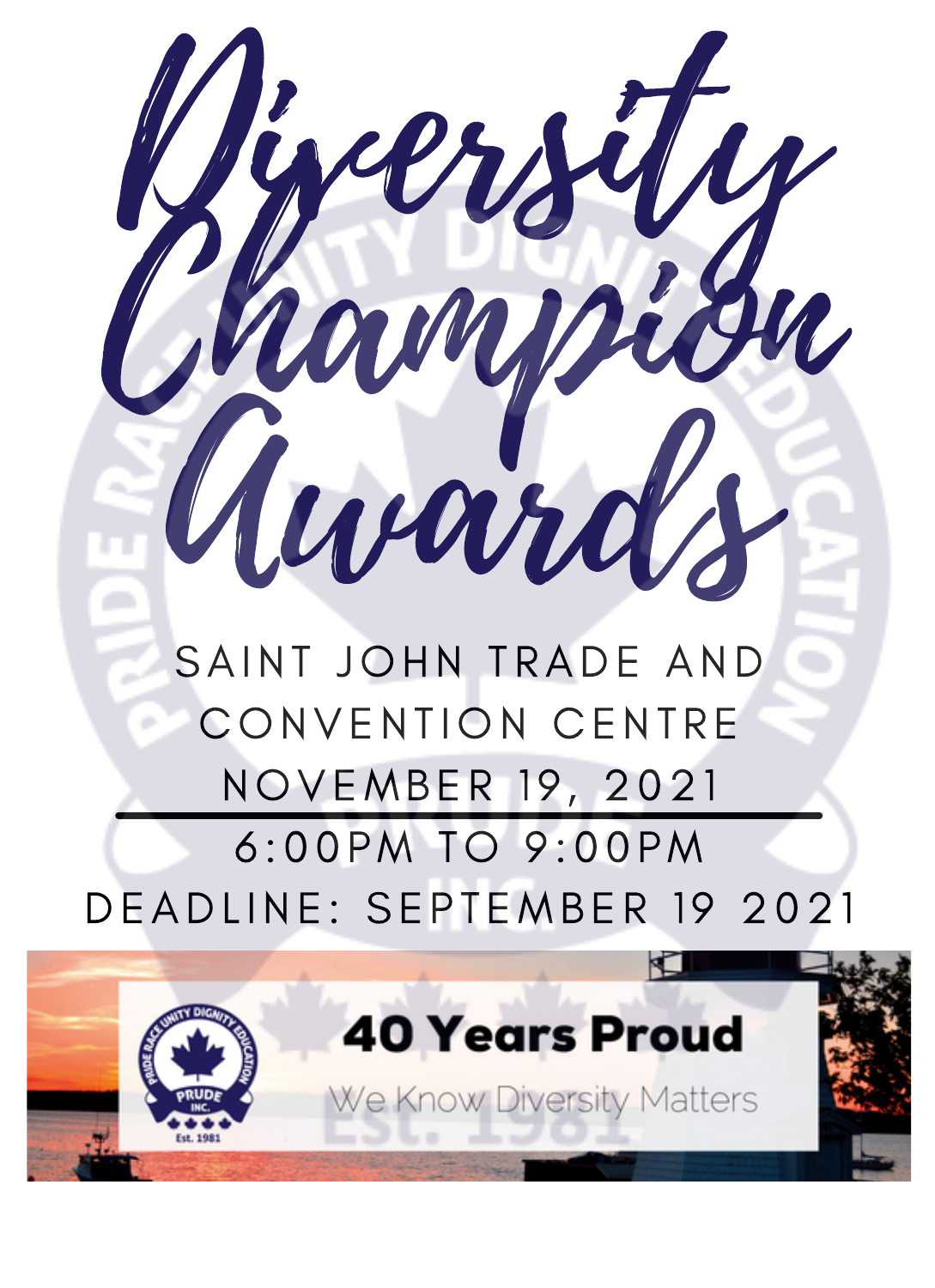### Saint John Trade and Convention Centre November 19, 2021| 6:00Pm to 9:00Pm

# Nomination Package

PRUDE Inc. (Pride of Race, Unity & Dignity through Education) will be holding its fifth annual Diversity Champion Awards to recognize employers, entrepreneurs, organizations, educators, community leaders, and youth for their outstanding promotion of diversity, inclusion, equality, and integration of visible minorities and newcomers within the Greater Saint John community.

st. 1981

CHARITABLE #89681-9646RR0001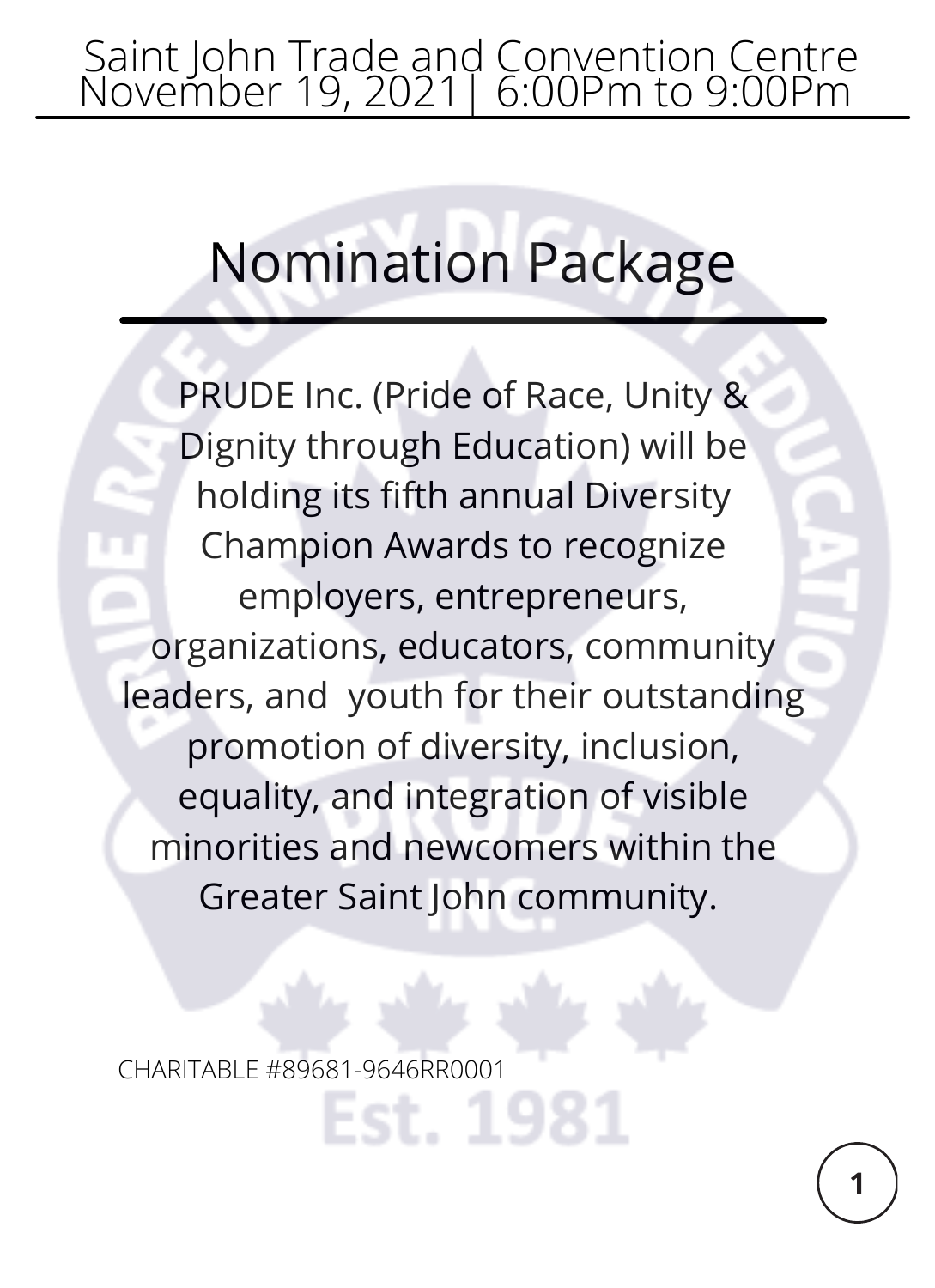### Saint John Trade and Convention Centre November 19, 2021| 6:00Pm to 9:00Pm

An eligible buisness or organization must :

- Leverage a diverse workplace culture.
- Pursue the practice of equitable, inclusive workplaces, through employment opportunities.

An eligible individual must:

Demonstrate leadership in promoting diverse cultural backgrounds in schools, communities and/or work environments .

### Awards available

1) **Corporate Business Award**: Local large business or organization (70+ employees)

2) **Small Business Award**: Local small business or organization (Under 70 Employees)

3) **Community Leader Award**: Leader of cultural integration and social change

4) **Education & Heritage Award**: local educator/teacher or other faculty member that promotes and supports inclusivity

5) **Youth Leader Award**: Local youth who are actively promoting and supporting culturally diverse initiatives in their communities

6) **Immigrant Entrepreneur Award**: Any immigrant individual (s) who is/are operating a successful local business

CHARITABLE #89681-9646RR0001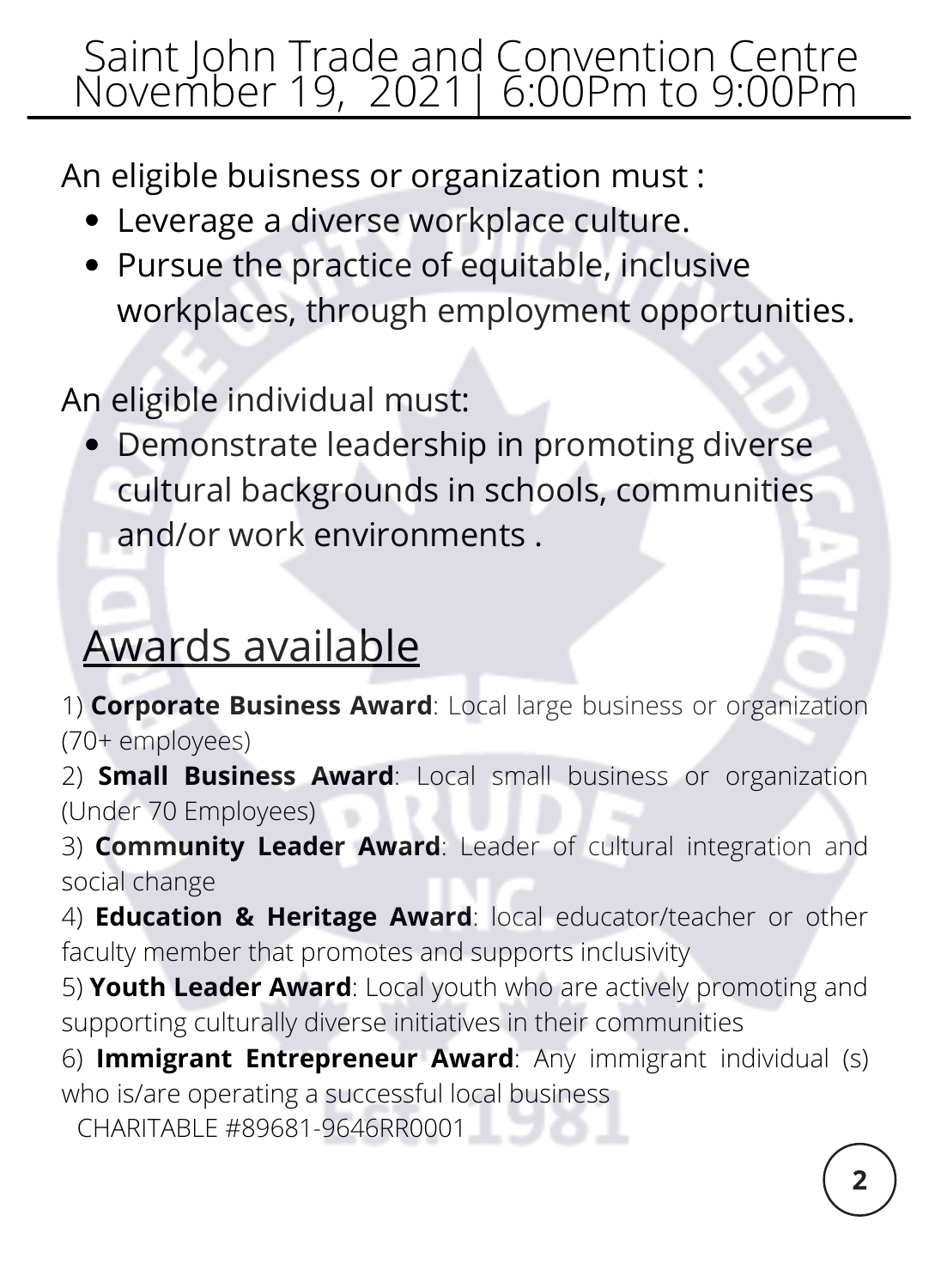### Saint John Trade and Convention Centre November 19, 2021| 6:00Pm to 9:00Pm

## Champions of Cultural Diversity

Awards will be awarded to those individuals and businesses who have proven to be inclusive leaders in our community

Directions for nominations:

- You may submit more than one nomination
- Carefully ensure that all information provided is correct and relevant
- Please notify your nominee and have them sign their approval for submission
- Your completed application MUST include: a letter of support, OR a 2-3 minute video summarizing the accomplishments of the nominee, or describing the nominee, and explaining why they are deserving of this award
- Return the nomination package to Prude Inc., 165 Union St. 3rd Floor, Suite 301, E2L 5C7

**Fill out the online nomination form through www. prudence.org or via email info@prudeinc.org by September 19th, 2021** CHARITABLE #89681-9646RR00